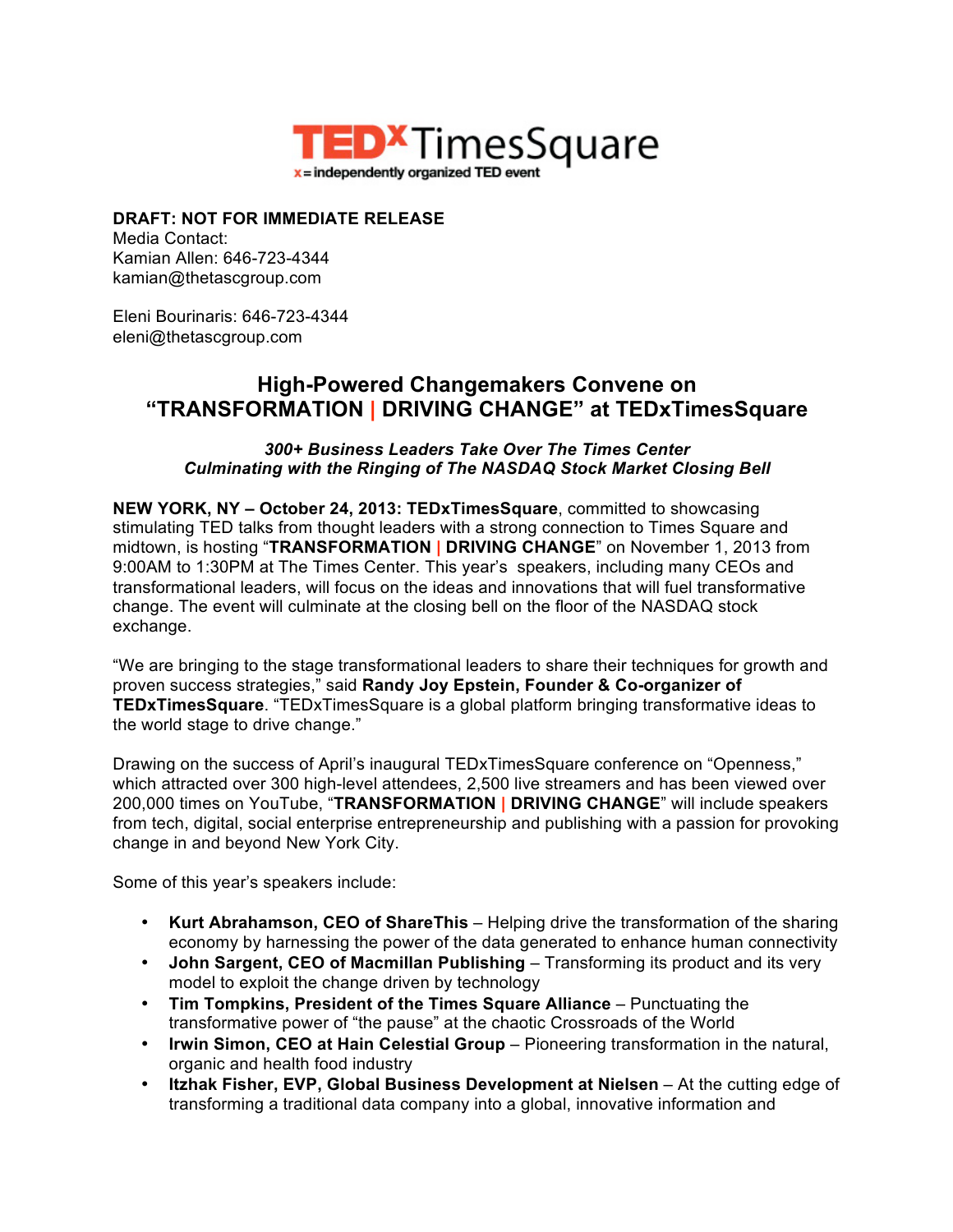measurement leader.

- **Veronique Gabai-Pinsky, Global Brand President, Aramis and Designer Fragrances, BeautyBank and IdeaBank at The Estee Lauder Companies Inc.** – Using craft, culture and creativity to transform beauty from the core
- Josh Klein, entrepreneur and unorthodox systems thinker Reflecting on how technology is redirecting the world to change what it values
- **Anjali Kumar, General Counsel and Head of Social Innovation at Warby Parker**  Driving change in a stagnant industry and transforming it with new ideas and bold actions
- **David Weild, former Vice Chair of NASDAQ, Chairman and CEO of IssuWorks** Transforming the way small companies and startups are funded and nurtured in the age of social finance
- **Sheena Wright, President and CEO of United Way New York of City** Transforming human, social and physical capital to break down barriers and build opportunities for community wellbeing

"We are thrilled to be part of TEDxTimesSquare's November event, which will culminate with the speakers at the ringing of the closing bell at the NASDAQ MarketSite Studio," said **NASDAQ OMX Vice Chairman Sandy Frucher**. "We invented the electronic exchange and pioneered new technologies to address the constantly evolving global economy. In line with the event's themes of transformation and driving change, we at NASDAQ believe transformation is at the heart of our business."

*All press requests should be sent to Kamian Allen or Eleni Bourinaris at The TASC Group, 646-723-4344 or kamian@thetascgroup.com/eleni@thetascgroup.com. Eleni Bourinaris is the official spokesperson for TEDxTimesSquare. Please note that TEDx event organizers are not able to speak for the TED Conference. Any inquiry regarding TED should be sent to: Melody Serafino, TEDx Media Liaison, TEDxPR@groupsjr.com.*

*While we appreciate any coverage, we kindly ask that all journalists and/or bloggers be respectful of the difference between the TED and TEDx brands. The 'x' in 'TEDx' stands for "independently organized events." Any headline or text, which implies "TED" is coming to TEDxTimesSquare is misleading.*

*For more information on TEDxTimesSquare, visit www.TEDxTimesSquare.com.*

## **About TEDx, x = independently organized event**

In the spirit of ideas worth spreading, TEDx is a program of local, self-organized events that bring people together to share a TED-like experience. At a TEDx event, TEDTalks video and live speakers combine to spark deep discussion and connection in a small group. These local, self-organized events are branded TEDx, where x = independently organized TED event. The TED Conference provides general guidance for the TEDx program, but individual TEDx events are self-organized. (Subject to certain rules and regulations.)

## **About TED**

TED is a nonprofit organization devoted to Ideas Worth Spreading. Started as a four-day conference in California almost 30 years ago, TED has grown to support those world-changing ideas with multiple initiatives. The two annual TED Conferences invite the world's leading thinkers and doers to speak for 18 minutes on a diverse mix of topics. Many of these talks are then made available, free, at TED.com. TED speakers have included Bill Gates, Jane Goodall, Elizabeth Gilbert, Sir Richard Branson, Nandan Nilekani, Philippe Starck, Ngozi Okonjo-Iweala, Isabel Allende and former UK Prime Minister Gordon Brown. The TED2014 Conference will take place in Vancouver, British Columbia, along with the TEDActive simulcast in neighboring Whistler. TEDGlobal 2014 will be held in Rio de Janeiro, Brazil.

TED's media initiatives include TED.com, where new TED Talks are posted daily; the Open Translation Project,